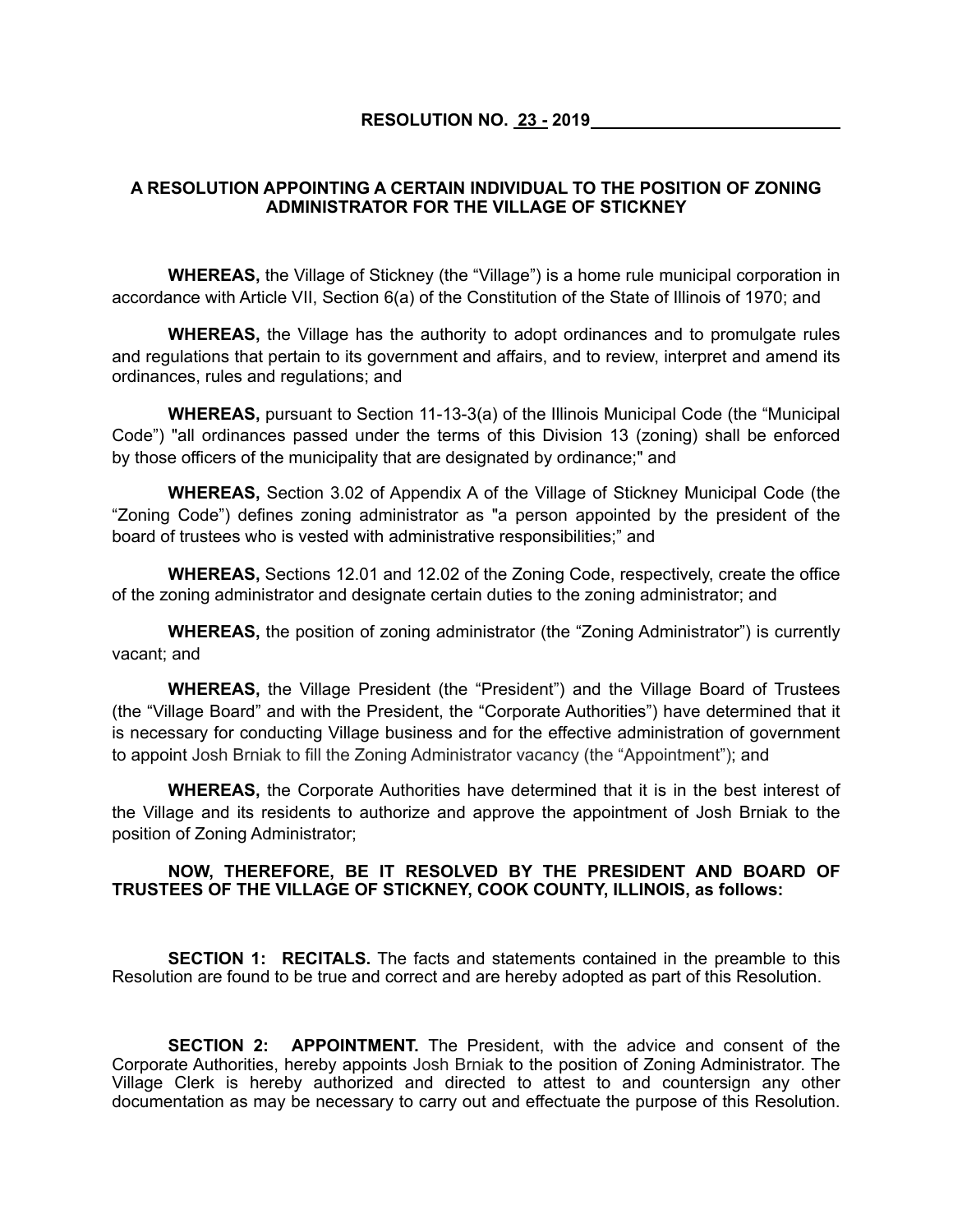The Village Clerk is also authorized and directed to affix the Seal of the Village to such documentation as is deemed necessary. The officers, agents and/or employees of the Village shall take all action necessary or reasonably required by the Village to carry out, give effect to and consummate the purpose of this Resolution and shall take all action necessary in conformity therewith.

**SECTION 3. HEADINGS.** The headings of the articles, sections, paragraphs and subparagraphs of this Resolution are inserted solely for the convenience of reference and form no substantive part of this Resolution nor should they be used in any interpretation or construction of any substantive provision of this Resolution.

**SECTION 4. SEVERABILITY.** The provisions of this Resolution are hereby declared to be severable and should any provision of this Resolution be determined to be in conflict with any law, statute or regulation by a court of competent jurisdiction, said provision shall be excluded and deemed inoperative, unenforceable and as though not provided for herein and all other provisions shall remain unaffected, unimpaired, valid and in full force and effect.

**SECTION 5. SUPERSEDER.** All code provisions, ordinances, resolutions, rules and orders, or parts thereof, in conflict herewith are, to the extent of such conflict, hereby superseded.

**SECTION 6. PUBLICATION.** A full, true and complete copy of this Resolution shall be published in pamphlet form or in a newspaper published and of general circulation within the Village as provided by the Illinois Municipal Code, as amended.

**SECTION 7: EFFECTIVE DATE.** This Resolution shall be in full force and effect

from and after its passage and approval as provided by law.

## **(REMAINDER OF THIS PAGE INTENTIONALLY LEFT BLANK)**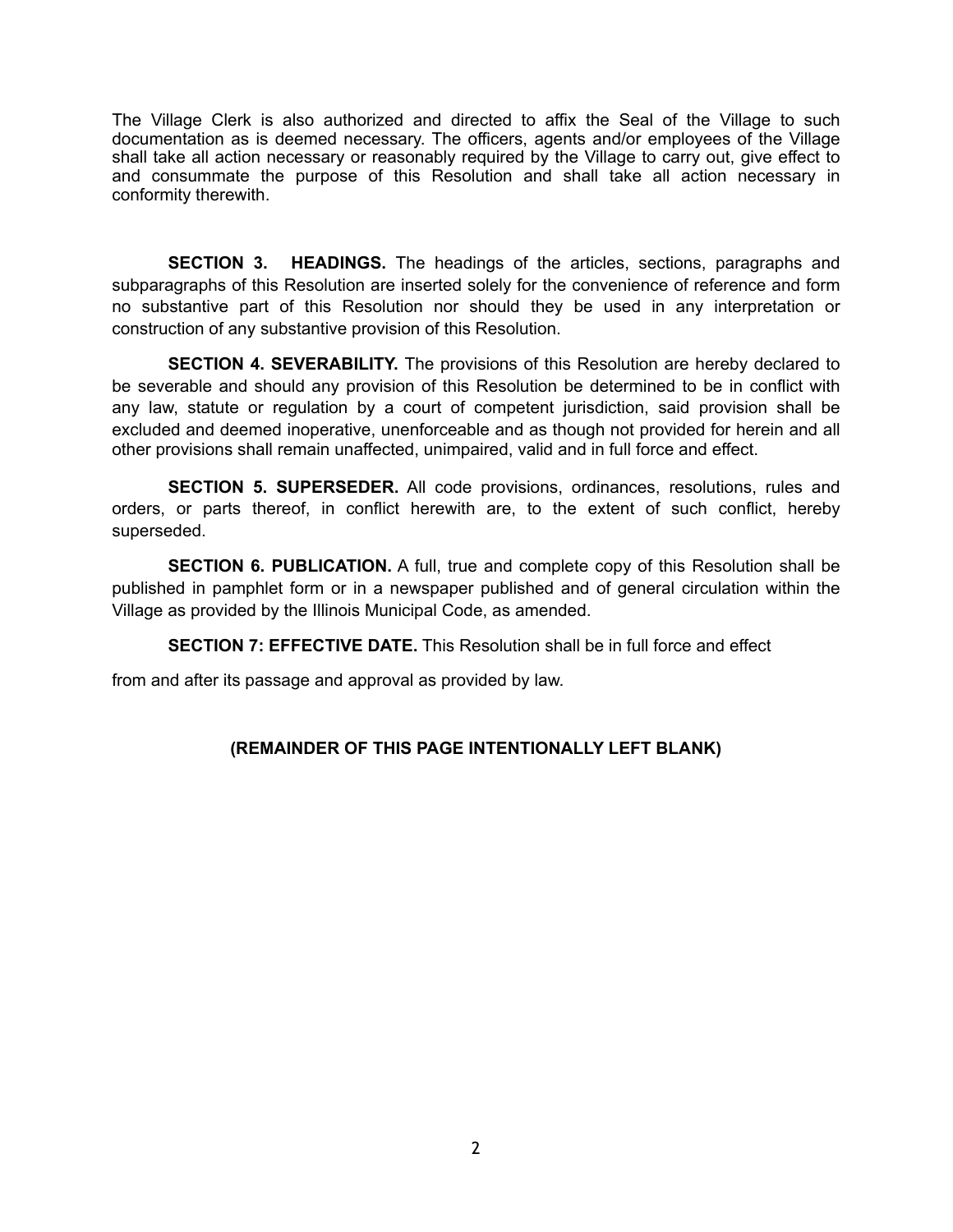PASSED this 5th day of November, 2019.

AYES: Trustee Hrejsa, Kapolnek, Milenkovic, Savopoulos and White

NAYS: None

ABSENT: Trustee Torres

ABSTENTION:

APPROVED by me this 5<sup>th</sup> day of November, 2019.

\_\_\_\_\_\_\_\_\_\_\_\_\_\_\_\_\_\_\_\_\_\_\_\_\_\_\_\_\_\_\_\_\_\_\_\_\_\_\_\_ Jeff Walik, President

ATTESTED AND FILED in my office this 6<sup>th</sup> day of November, 2019.

\_\_\_\_\_\_\_\_\_\_\_\_\_\_\_\_\_\_\_\_\_\_\_\_\_\_\_\_\_\_\_\_\_